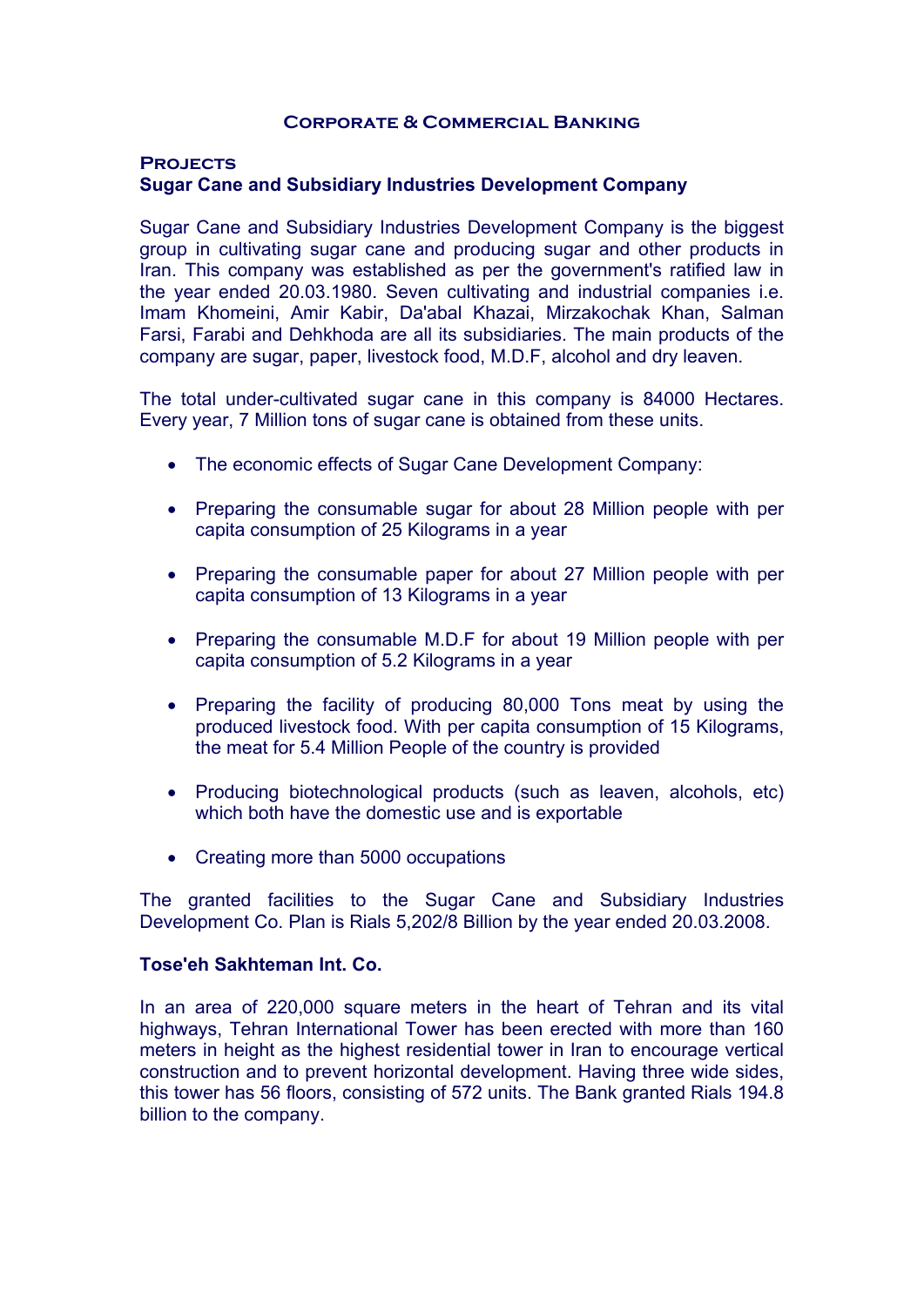# **Karoon Cement**

Karoon Cement factory started its activity from year ended 20.03.2008 with the capacity of producing 3000 tons gray cement per day. This factory is able to produce different kinds of Portland Cements according to A.S.T.M standard and tailored to the orders of customers. This company has played a great role in the development and progress of the country and has increased the production capacity to reach to a higher state in the cement industry.

Having high technology, the second phase of executive operation along with the first phase has been started with a capacity of 3500 tons gray cement. With the cooperation of BSI, nominal capacity of this company reaches 6500 tons per day. To help this project, BSI granted Euro 22/6 billion and Rials 265 billion facilities by the year ended 20.03.2008.

### **Larestan Cement**

Larestan Cement received Euro 21 Million facilities

#### **Abyek Cement**

The company received Euro 38 Million equal Rials 70 billion facilities.

#### **Abadeh Cement**

From the beginning of November 2005, the development of this factory has been started with the cooperation of Bank Saderat Iran. The preparation of this project in less than 2.5 years with the endeavor of Iranian experts shows their independence in designing and cement industry engineering. The factory productions will increase from 500 tons to 1200 tons a day. This increase in capacity of production is significant and will solve the problem of cement shortage for the ongoing project in this area. Bank Saderat Iran granted 5.2 Million Euros and 65 billion Rials facilities to this factory.

### **Zabol Cement**

Sanaye'e Zabol Co. (joint-stock) was established with a 51% share of Province Domestic-Private Section and a 49% share of Iran Consuming Industries Development and Renovation Organization (IMIDRO) with the aim of producing 1 million tons of grey cement per annum. IMIDRO 49% share was subsequently put in a bid by Country Privatization Organization and sold to Province Domestic-Private Section. The project has received Rials 63.6 billion facilities from the bank by the end of 1386.

### **Perlit Asia Casting Industry (joint-stock)**

An amount more than Euro 10,000,000 was paid for a factory to be built for casting and producing cast-iron parts of cars with an annual capacity of 20,000 tons on a day and night shift and 275 days per annum basis.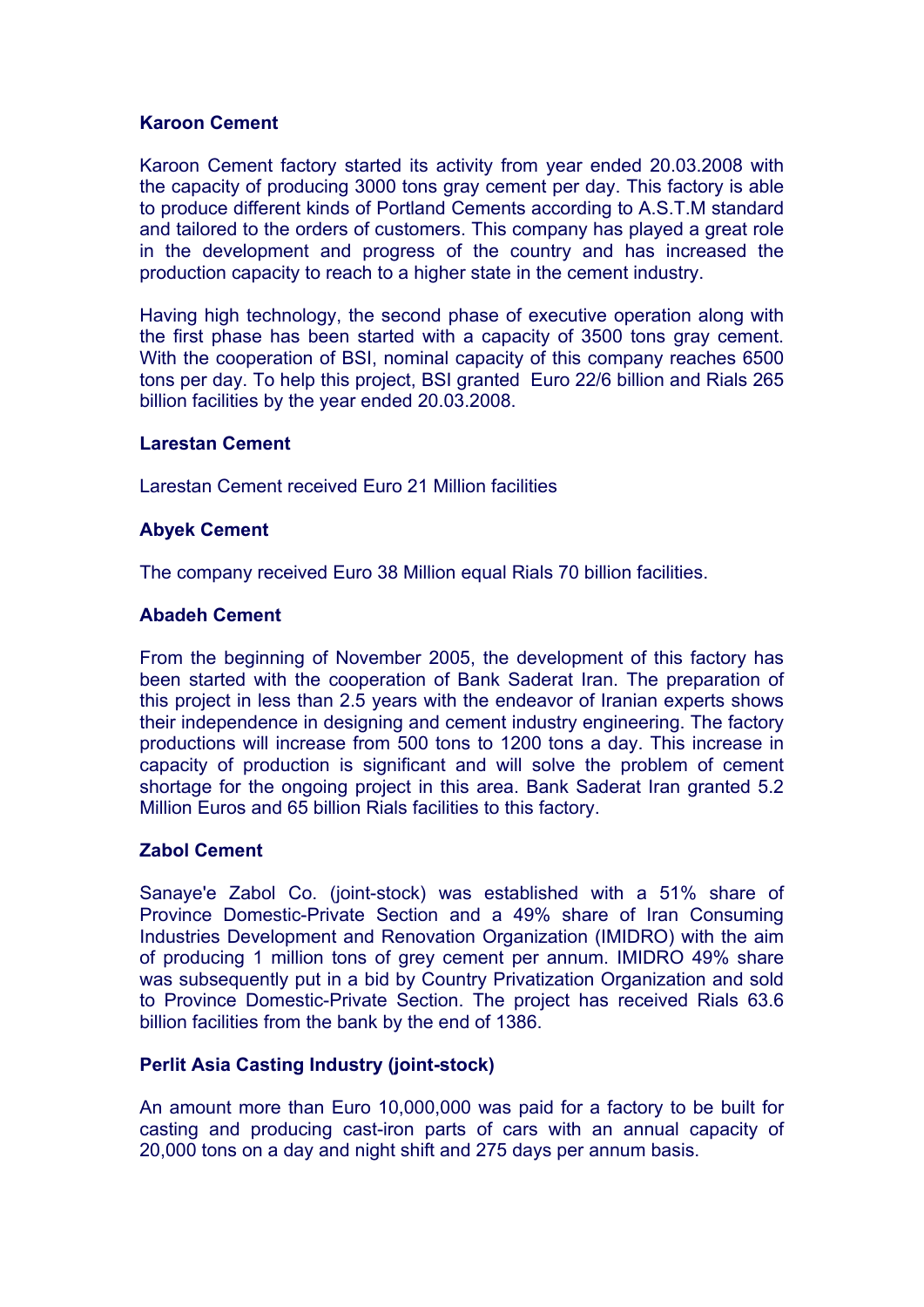# **Bahman Group**

This company produces Mazda vans, Mazda cars, Pajero, ambulance, and money delivery vans and has received EUR 7 million and Rials 33 billion facilities from BSI.

## **Zanjan-Tabriz Freeway**

285 km long Zanjan-Tabriz Freeway is one of the greatest freeway projects in the country, being built in 16 segments. The second phase of this project, funded by Ministry of Roads and Transport, banks, and the private sector, for Rials 2,000 billion is underway. This freeway is a complement to 89-km Tehran-Bazargan freeway on northwest passage of Iran and passes Tabriz Belt, Ghezelcheh-Meydan, Noori-Gol, Yousef Abad, Bostan Abad, Maragheh Intersection, Hashtrood and Ghezeh-Aghaj, Sarcheshm Intersection, and Bijar Intersection.

BSI has granted Rials 411.4 billion to this syndicated project by the end of the year 1386.

## **Apadana Ceram Co.**

Using modern technology of tile production, the company produces different kinds of double-baked enameled wall tiles, unglazed porcelain tiles (granite tiles), and enameled porcelain tiles, with a nominal capacity of 30 million square meters.

Considering this capacity, Apadana Ceram will rank as one of the greatest tile producers all over the world. With the execution of the development plan, the company would be able to produce tiles with a capacity of 50 million square meters per annum.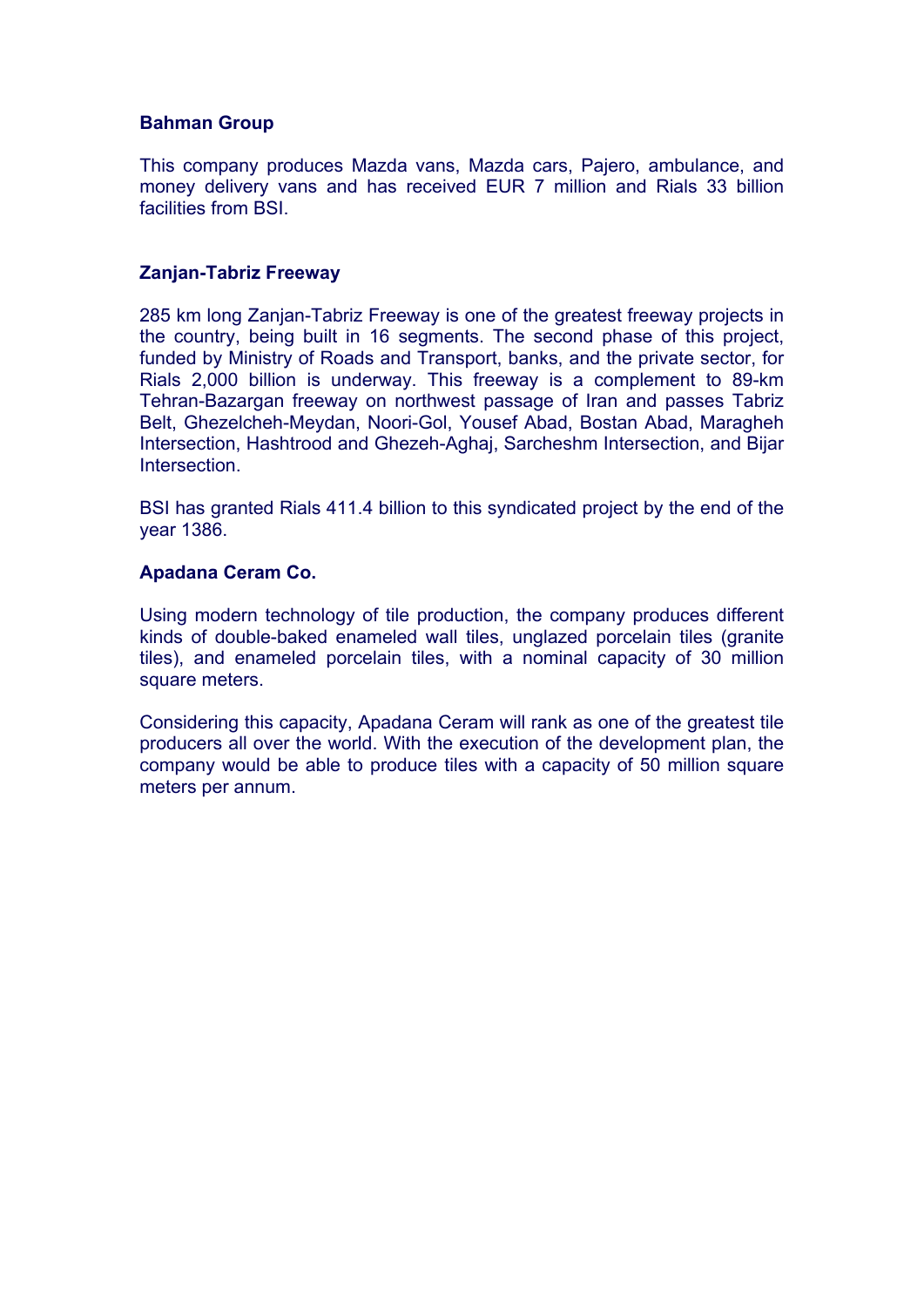#### **International Banking**

In today's world, banks play a key intermediary role to develop the economy of countries and, by using various strategies, help reduce the risks caused by financial transactions, and enhance the level of international trade.

Aiming at making impact on economy of the country, BSI established International Division, which was followed by opening FX branches inside and outside the country.

BSI first overseas branch was established in Hamburg, Germany in 1962. London branch, Paris branch and Beirut branch were, then, opened in 1963.

BSI overseas branches in 2007 include two independent banks (Bank Saderat PLC London, Bank Saderat Tashkent), two joint venture banks (Future Bank in Bahrain, Arian Bank in Afghanistan), two regional offices (in the Persian Gulf Zone and Lebanon) and 20 other branches.

Total number of staff working at overseas branches and offices equals 492, of whom 428 were local and 64 were dispatched overseas.

BSI overseas branches are now operating all kinds of banking activities focusing on granting various banking facilities, opening L/Cs, issuing letter of guarantees, and money transfers after following anti-money laundering and Basel II regulations according to the homeland banking rules.

BSI overseas branches take full advantage of their potentialities with regard to status quo and the following factors:

- a wide variety of banking services and facilities adjusted to customers' needs
- well designed regulated system
- quick decision-making
- flexibility in banks policy-makings considering the change in economic conditions and international financial markets

It is notable that total profit earned by overseas branches rose to nearly USD 176 million by the end of 2007, an increase of 13.92% comparing to the preceding year. By far, overseas branches operation has led to a positive result so that their income constitutes a major part of the total profit across BSI network. This process of profitability is predicted to continue in the year to come.

To improve in profitability and international activity, BSI is expanding its overseas branches. Hence, establishing new branches in Belarus, Syria, Malaysia, India, China, Iraq and a second branch in Oman is under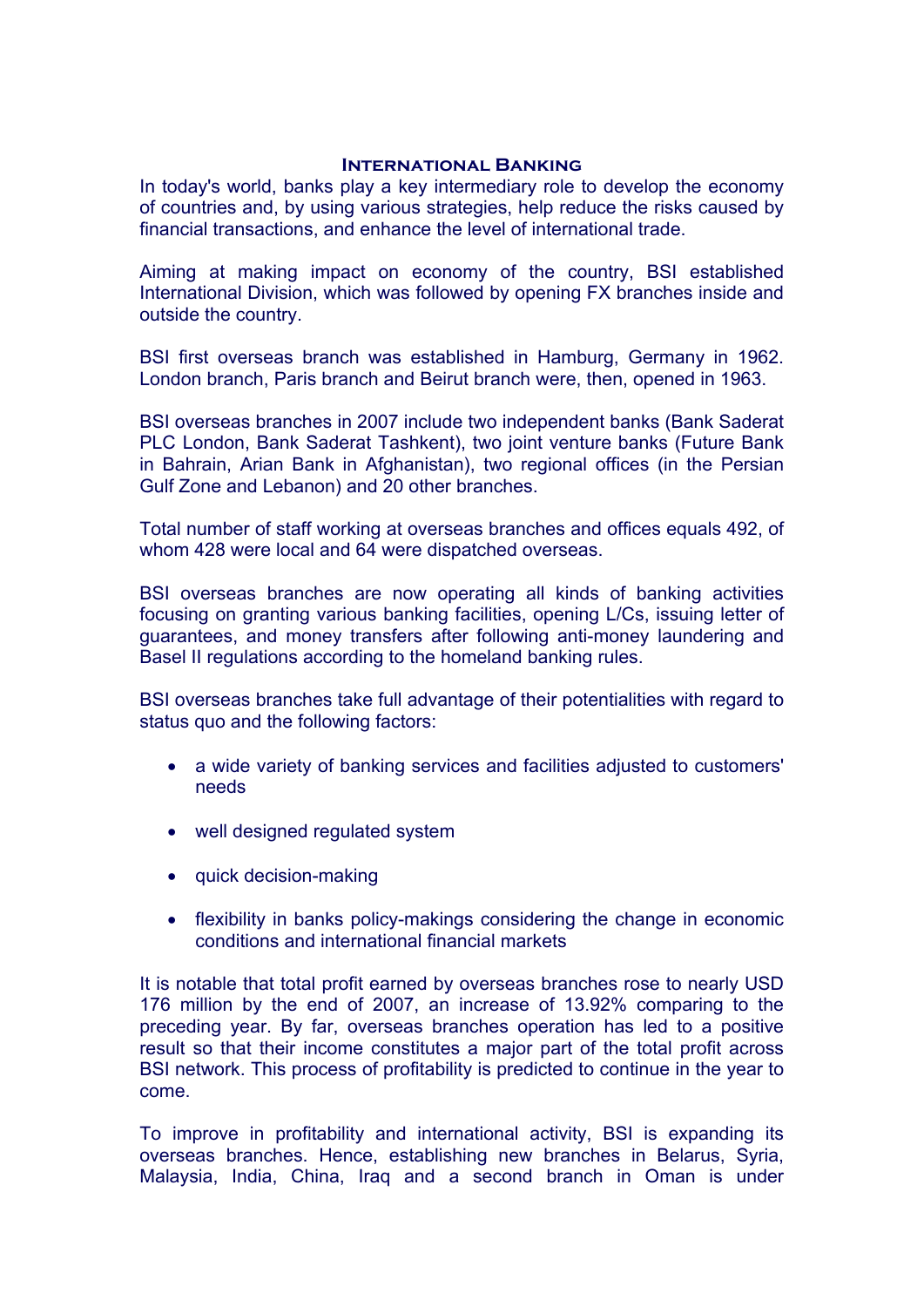investigation. In addition, BSI second branch in Qatar has recently been opened. The operations of some major BSI overseas units are as follows:

## **Bank Saderat PLC**

Turning to the results of Bank Saderat PLC for the year under review, it should be reported that the bank has improved on the record results of 2006.

The post-tax profit achieved in the year to the end of December 2007 was £ 12.51 mln, an increase of

£ 0.55mln (4.76%) on the figure of £11.96mln achieved in 2006. This result produced an after-tax return on equity of 11.07%.

### **United Arab Emirates Branches**

Bank Saderat Iran, UAE Branches have done very well during last five years, their proactive Banking policy continued during the current years, thus, the trade finance activity which is one of the important sources of their profitability, continued its growth through 2007. The bank's net profit rose from AED .220 mln in 2003 to AED .387 mln in 2007.

In 2007 the bank continued its policy of growing and maintaining good quality assets and facilities portfolios. Total facilities to customers increased from AED .3,887 mln in 2003 to AED .5,580 mln in 2007. The increase represents all the categories of advances, mainly in trade finance i.e. Trust Receipt, Payment Against Documents, Overdrafts, cheque and L/C discounted.

In 2007 the total profit of our UAE Branches were more than AED .502 mln. Comparing their owner's equity of 1,539 mln (comprising of capital 676 mln, legal reserve 220 mln, the retained profit 348 mln and subordinated loan 300 mln ) which shows the perfect capital management and good planning of the management to increase the capital base and profitability of the bank, at the year ended December 2007, the Returns on Equity was 44 %. Compared to the other banks in UAE, Bank Saderat Iran is one of the most successful banks in getting the income and the profit pertaining to their assets.

# **Bank Saderat Iran, German Branches (Frankfurt & Hamburg Branches)**

The net profit earned by our German Branches rose to nearly EURO 9,900,174 at the fiscal year 20.03.2008, an increase of 85.33% comparing to the preceding year which shows an amount of EURO 5,341,853. The gross profit of our above branches at the fiscal year 20.03.2008 amounted to EURO 16,383,110 an increase of 41.54% comparing to the preceding year which shows an amount of EURO 11,574,711.